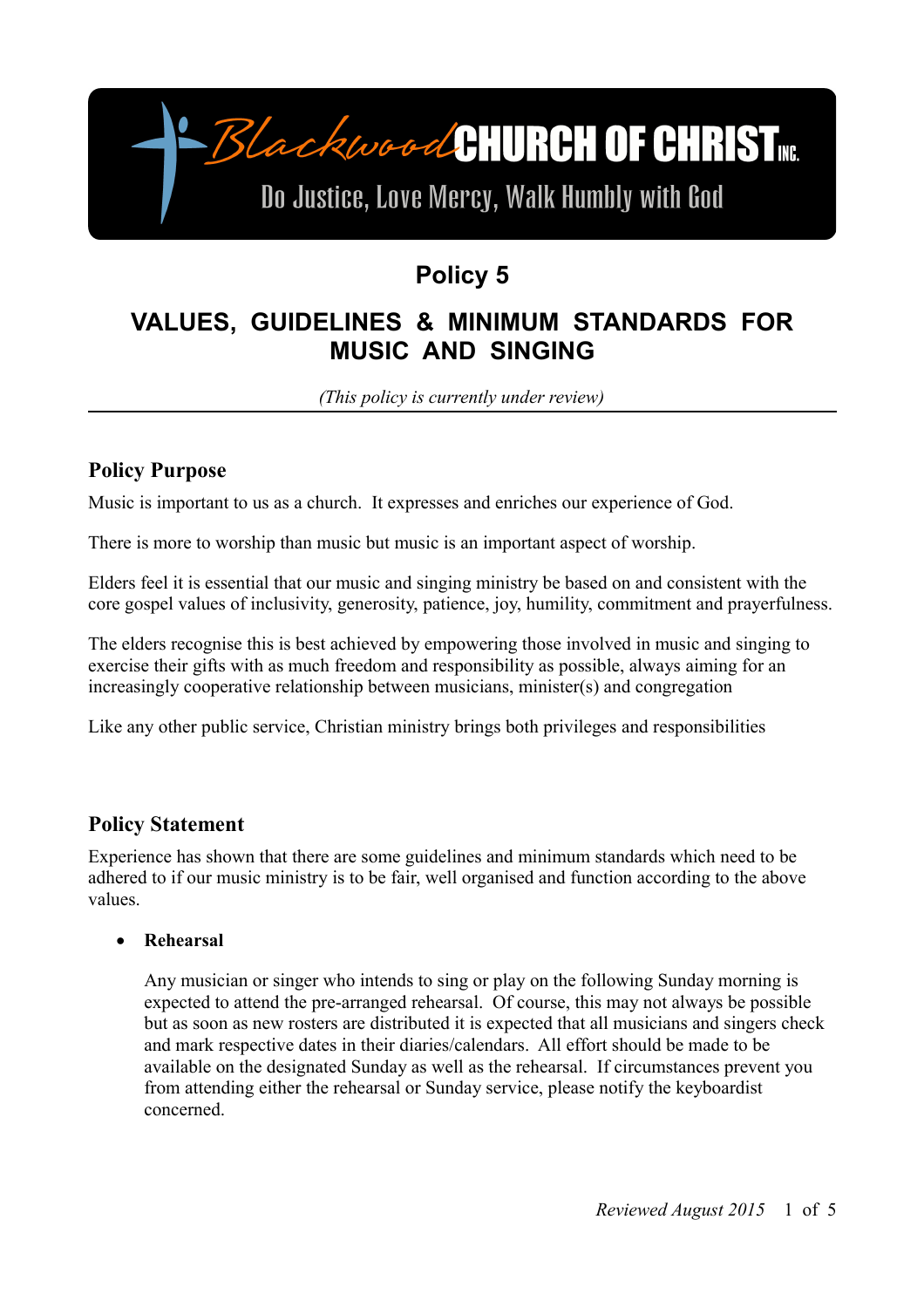#### **Music Coordinator**

Responsibility for all musical decisions and choral arrangements ultimately rests with the designated musical coordinator. Of course, opinions and suggestions of everyone involved are to be welcomed and encouraged but the final decision for particular musical arrangements rests with this person set aside for the task. Ideally he/she will delegate particular responsibilities. In the absence of a recognised music coordinator the final decision for particular musical arrangements rests with the keyboard player set down for that day or mutually agreed alternative.

#### **Song selection work group**

A group of between 2 and 5 people will be annually endorsed by the elders to choose the songs for services throughout the following year. They will be empowered to creatively and carefully attend to the following:

- o Obtain "unavailable dates" from worship team members for the following month (usually by email) prior to the monthly meeting.
- o Select songs for Sunday (ideally on a monthly basis) paying attention to the particular styles and abilities of the particular musicians and singers involved.
- o Liaise with minister(s) regarding service themes and special requirements.
- o Compose and circulate rosters so that musicians and singers know when they are required and when they are not. Rosters are composed by ascertaining availability, working out combinations that work musically (ie. what instruments go with others) and trying to ensure that everyone works with everyone. Combinations and song choices are written on the white board, rosters circulated by email and music folders prepared for all musicians for the month.
- o Communicate new songs and copyright details (including song title, composer's name, date of composition and publishing house) to the office coordinator so that data projection slides can be prepared and copyright information documented.

#### **Recruitment of new musicians and singers**

Throughout history, religious services have been the breeding ground for musical talent. We would like to see that continue. Somehow there needs to be a respectful, cooperative and delicate balance struck between the encouragement of new talent while at the same time maintaining a level of competence that is conducive to worship. Feedback regarding competence or performance should always be honest and encouraging and is best done following consultation with others. It is worth noting that while we need to continually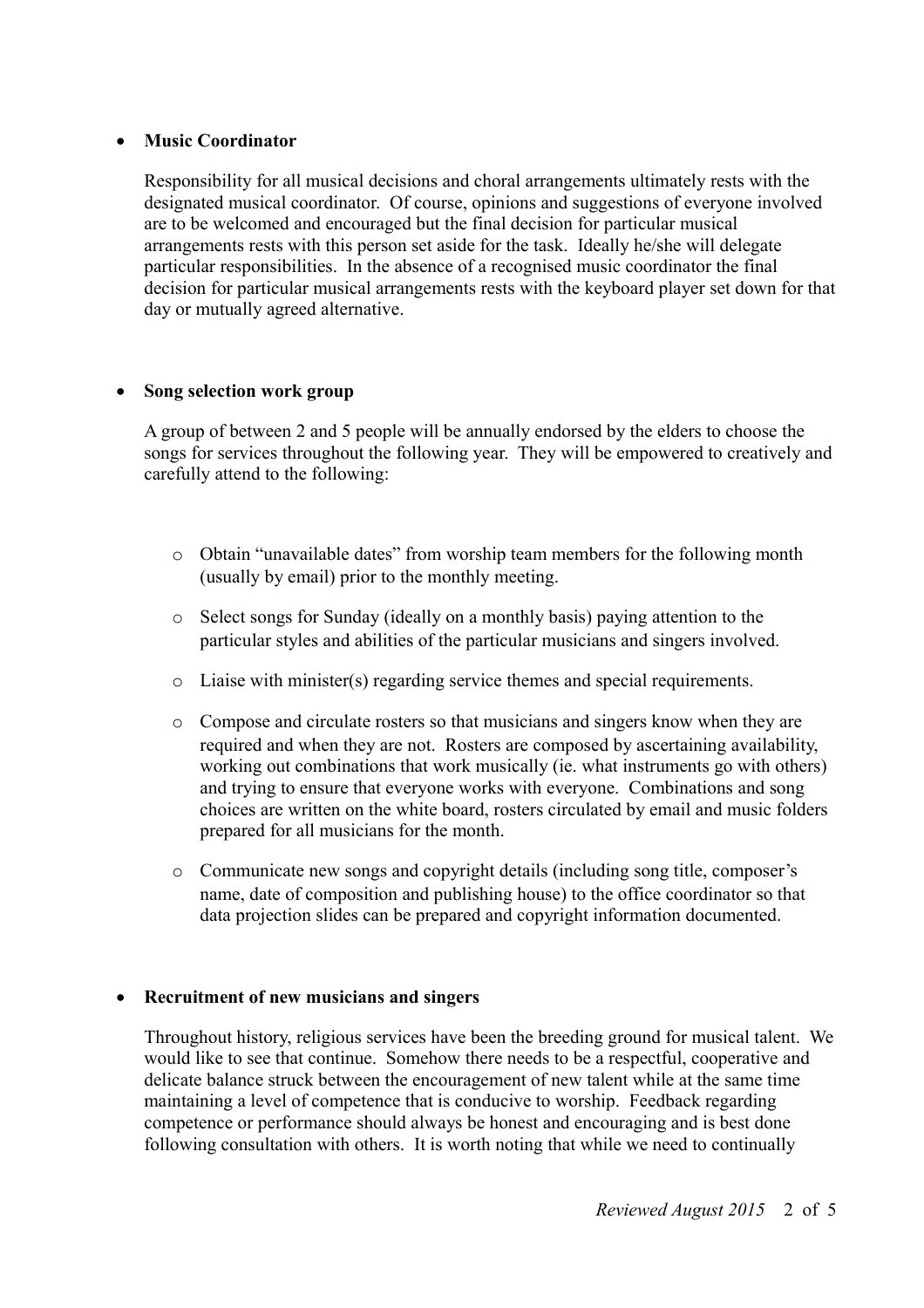work at improving our playing or singing, the occasional "blue" or "clanger" tends to be noticed by other musicians and singers more than the average person seated in the pews. The precise way new musicians and singers are assimilated into the music team will vary from season to season according to the circumstances at any given time. Strategies put in place must be realistic and achievable for all parties.

#### **Musical diversity**

- o A diverse range of musical styles is to be encouraged. Traditional, contemporary, jazz, blues, classical, hip-hop etc.
- o A diverse range of musical instruments is to be encouraged. Guitars, keyboard, wind, organ, percussion, strings etc.

#### **New songs**

We are always open to new songs. But it is advisable to have no more than one new song in any one service.

#### **Guest artists**

The booking of guest artists – professional or volunteer – can be worked out on an occasional basis in conjunction with and approval of the ministers. We welcome the regular involvement of guest musicians, singers and groups.

#### **Choice of song**

Weekly practice and protocol will change over time but it is important that the choice of songs be the result of a combined effort of minister(s), singers and musicians.

- o Reasons for choosing. Songs are chosen for a variety of reasons. A traditional hymn that we may experience as inappropriate or "no longer relevant" may indeed be included in a service for pastoral reasons. These are legitimate grounds for selecting a song above and beyond lyric or melody.
- o Right of veto. Whether they choose to attend musical planning meetings or not, the minister(s) have right of veto over any particular song selected for over-riding pastoral or theological reasons.

#### **Communicating a song list**

Ideally, songs for the following month of services will be chosen in advance and clearly displayed so that office volunteers, other musicians and singers can begin preparing in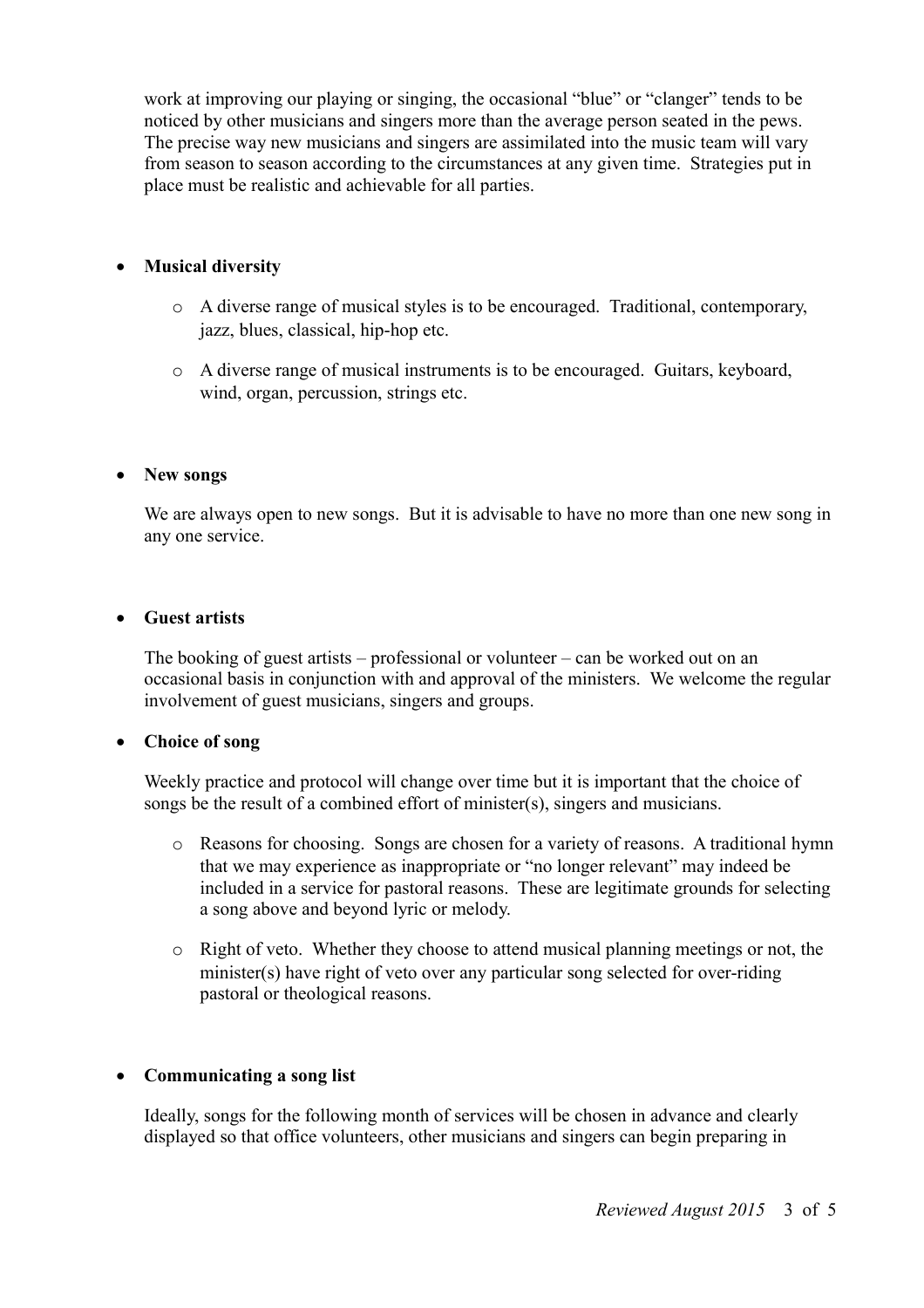advance (or at least in the days leading up to Sunday) without needing to chase up the song selection work group. It is the responsibility of musicians and singers to contact each other or the church office prior to a rehearsal to find out what songs are selected for any given Sunday.

#### **Changing a song list**

Much creative energy and extensive office processes go into preparing a song for Sunday. Therefore, changing a song should only be done for substantial reasons and careful thought given to the work involved for others in making such a change eg. words for data projector operator, less accomplished musicians, copyright recorder. Attention needs to be given to musicians and singers who are unable to contribute meaningfully to the changes eg. create an alternative musical arrangement that does not require that instrument.

#### **Changing song lyric**

Subjective and arbitrary changes to song words can produce strong negative feelings within a worshipping congregation. We need to avoid single-handed, ill-considered and ongoing changes. On the other hand, some songs use unhelpful images of God or inappropriate descriptions of the human race which require changing if a song is to be sung with integrity. If the changes required are major and affect the overall nature of the song, it may be best to remove that song from the church's repertoire. However, if a minor change to pronoun(s) or title for God avoids the problem, such a change can be approved by ministers and music/singing coordinators.

In general, this church supports a policy of inclusive language wherever realistically possible. Our strong preference will always be to avoid using exclusive terms to describe God (him, etc.) or humanity (him, brotherhood, etc.) We recognise, however, that in some circumstances this can detract from the flow or "feel" of some well known songs. It needs to be recognised that what is sometimes described as the "traditional" or "standard" words of a song are not traditional or standard at all but simply "what we happened to grow up with". Discretion of the ministers will normally apply. Where songs are included in the *Together in Song* hymn book, their lead should serve as an authoritative standard in these matters.

Most copyright agencies (eg. CCLI) permit the changing of gender specific pronouns (he, him, his) to "all", "their", etc. or the female equivalent (she, her, hers).

No-one has the right to change song words unilaterally. Consultation with other stakeholders is the key to understanding and cooperation.